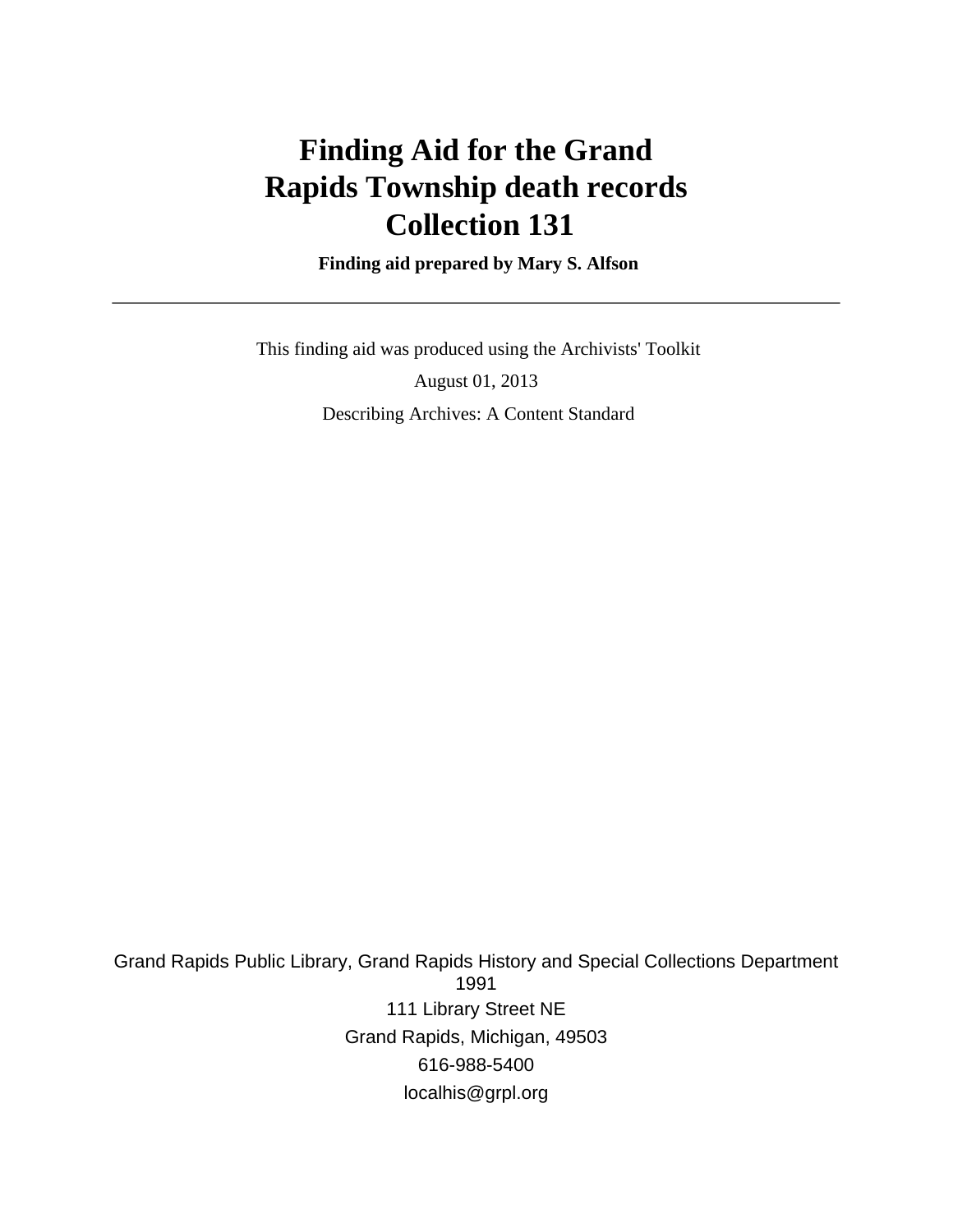## **Table of Contents**

 $\overline{\phantom{a}}$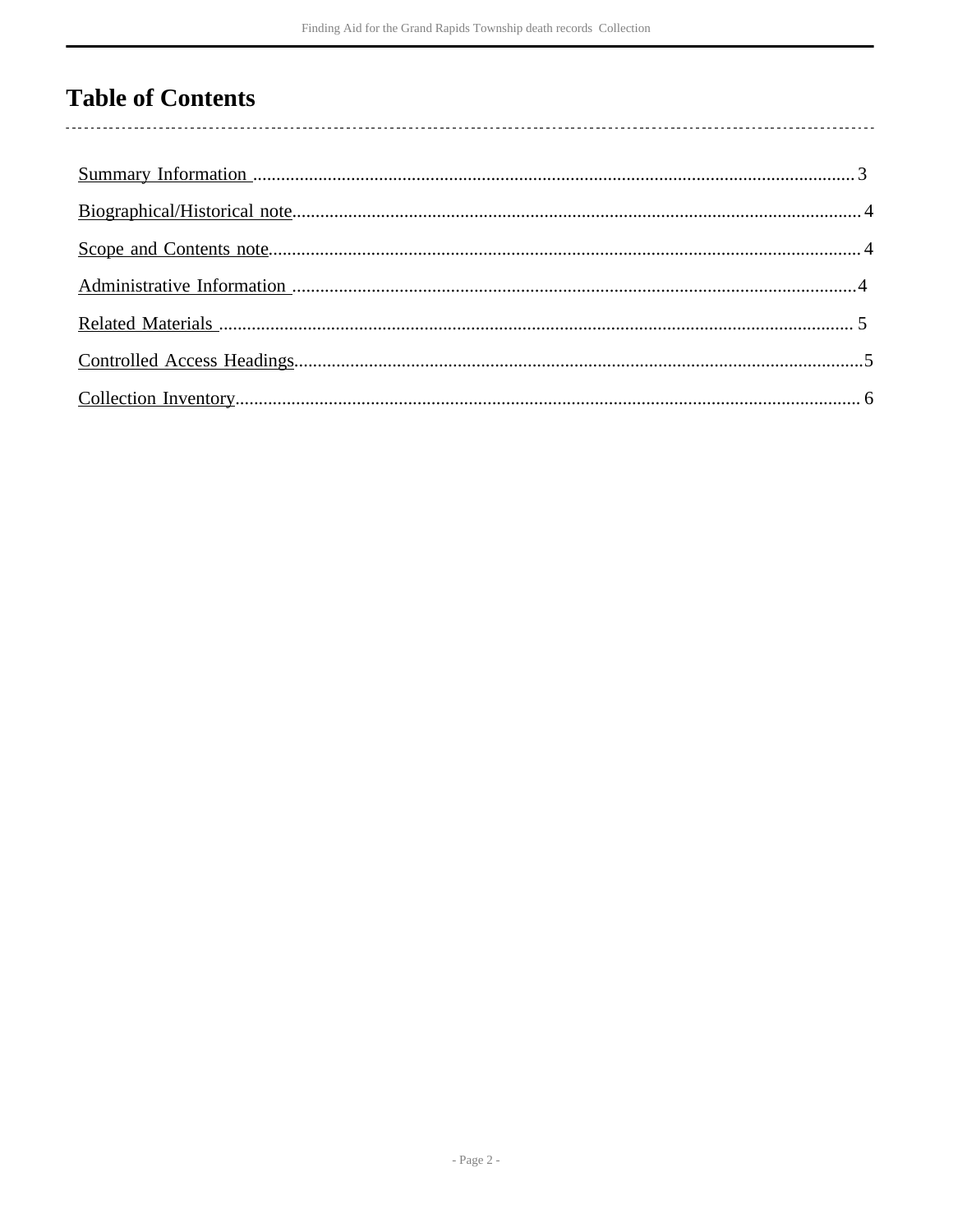# <span id="page-2-0"></span>**Summary Information**

| <b>Repository</b> | Grand Rapids Public Library, Grand Rapids History and Special<br><b>Collections Department</b>                                                                                                                                                                                                                                                                                                                                                                                                                                   |
|-------------------|----------------------------------------------------------------------------------------------------------------------------------------------------------------------------------------------------------------------------------------------------------------------------------------------------------------------------------------------------------------------------------------------------------------------------------------------------------------------------------------------------------------------------------|
| <b>Creator</b>    | Grand Rapids Township (Mich.).                                                                                                                                                                                                                                                                                                                                                                                                                                                                                                   |
| <b>Title</b>      | Grand Rapids Township death records                                                                                                                                                                                                                                                                                                                                                                                                                                                                                              |
| Date [inclusive]  | 1906-1910, 1914-1952                                                                                                                                                                                                                                                                                                                                                                                                                                                                                                             |
| <b>Extent</b>     | 2.25 Linear feet Six boxes                                                                                                                                                                                                                                                                                                                                                                                                                                                                                                       |
| Language          | English                                                                                                                                                                                                                                                                                                                                                                                                                                                                                                                          |
| <b>Abstract</b>   | The Grand Rapids Township death records includes photocopies of<br>death certificates for those listed as residents of Grand Rapids Township,<br>Michigan at the time of death. It is believed that the original books from<br>which the copies were made are located at the State Archives. The copies<br>list deaths from 1906-1910 and from 1914-1952. The records provide<br>information such as name, age, sex, and birth date, along with date of<br>death and cause. Additional information is included in later records. |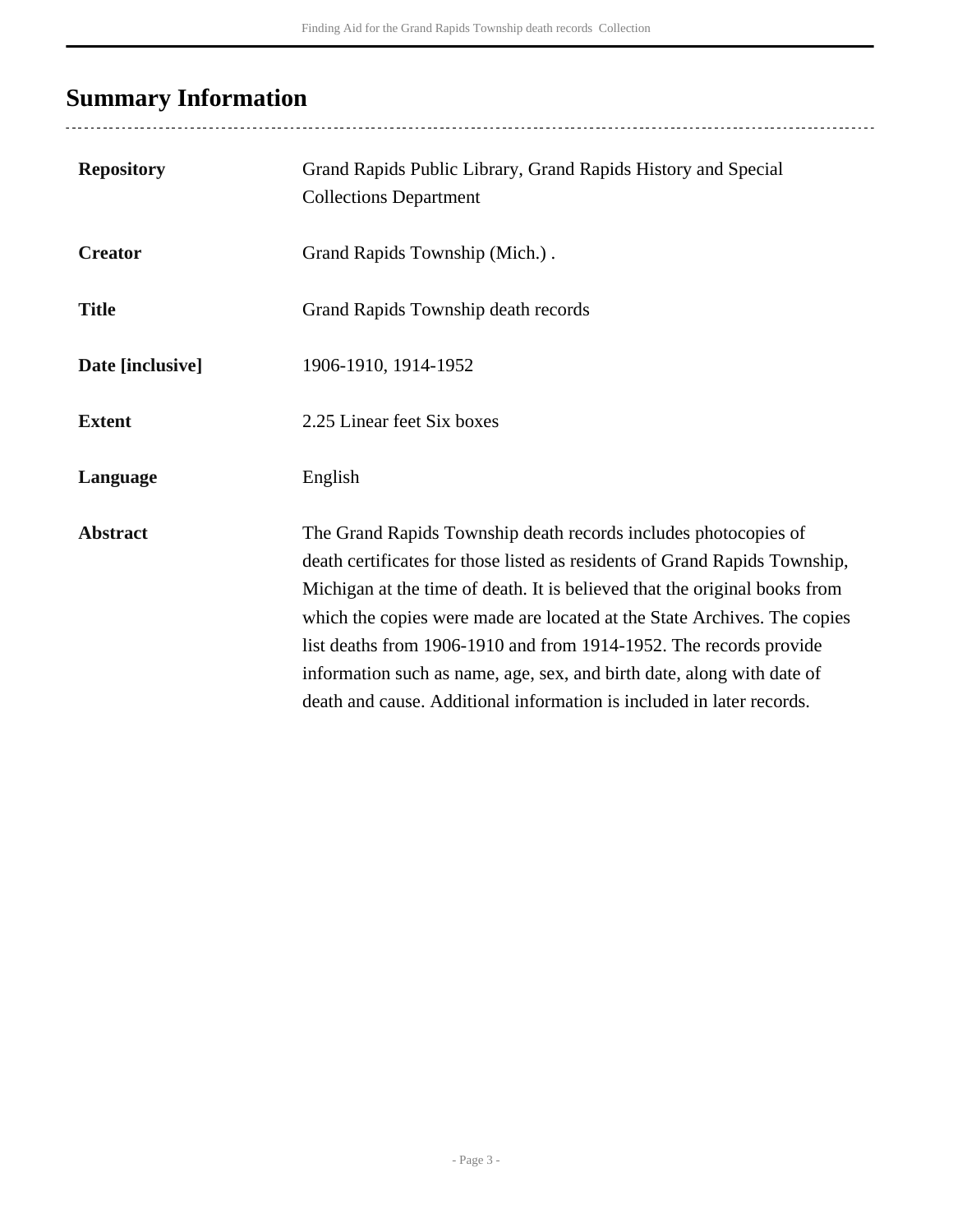### <span id="page-3-0"></span>**Biographical/Historical note**

When Kent County was platted, Grand Rapids Township was called the Township of Kent. The name was officially changed in February 1842, with the first meeting of Grand Rapids Township held on March 19, 1842, in the home of Joel Guild. The name Grand Rapids comes from the rapids of the Grand River, which the city surrounds.

### <span id="page-3-1"></span>**Scope and Contents note**

Included are "State of Michigan, Department of State, Division of Vital Statistics, Transcript of Certificate of Death, Local Register" or the "Register of Deaths, State of Michigan" death records.

The death record copies list deaths from 1906-1910 and from 1914-1952. The records provide name, age, sex, and birth date, along with date of death and cause. After 1919, occupation, marriage status, and the undertaker are also included. Beginning in the 1920s more complete information regarding residence and family is given, with yet additional information on the deceased provided after 1950, including personal history. The reason for the gap between 1910 and 1914, and for the omission of earlier records, is unknown. It is unknown if all residents are documented here, or only a percentage.

An index to individuals and data in these photocopies, "Grand Rapids Township Death Records, Kent County, Michigan, 1906-1919, 1914-1952," was prepared by Kathy Tabb, Jan Hulbert and Evelyn Sawyer of the Western Michigan Genealogical Society in 1991. A copy of that index accompanies this collection. No digital version of the index has been located. However, various online sources of death record information are available from the County, the State, and via the local genealogy websites.

### <span id="page-3-2"></span>**Administrative Information**

### **Publication Information**

Grand Rapids Public Library, Grand Rapids History and Special Collections Department 1991

#### **Immediate Source of Acquisition note**

Western Michigan Genealogical Society, accession 1991.000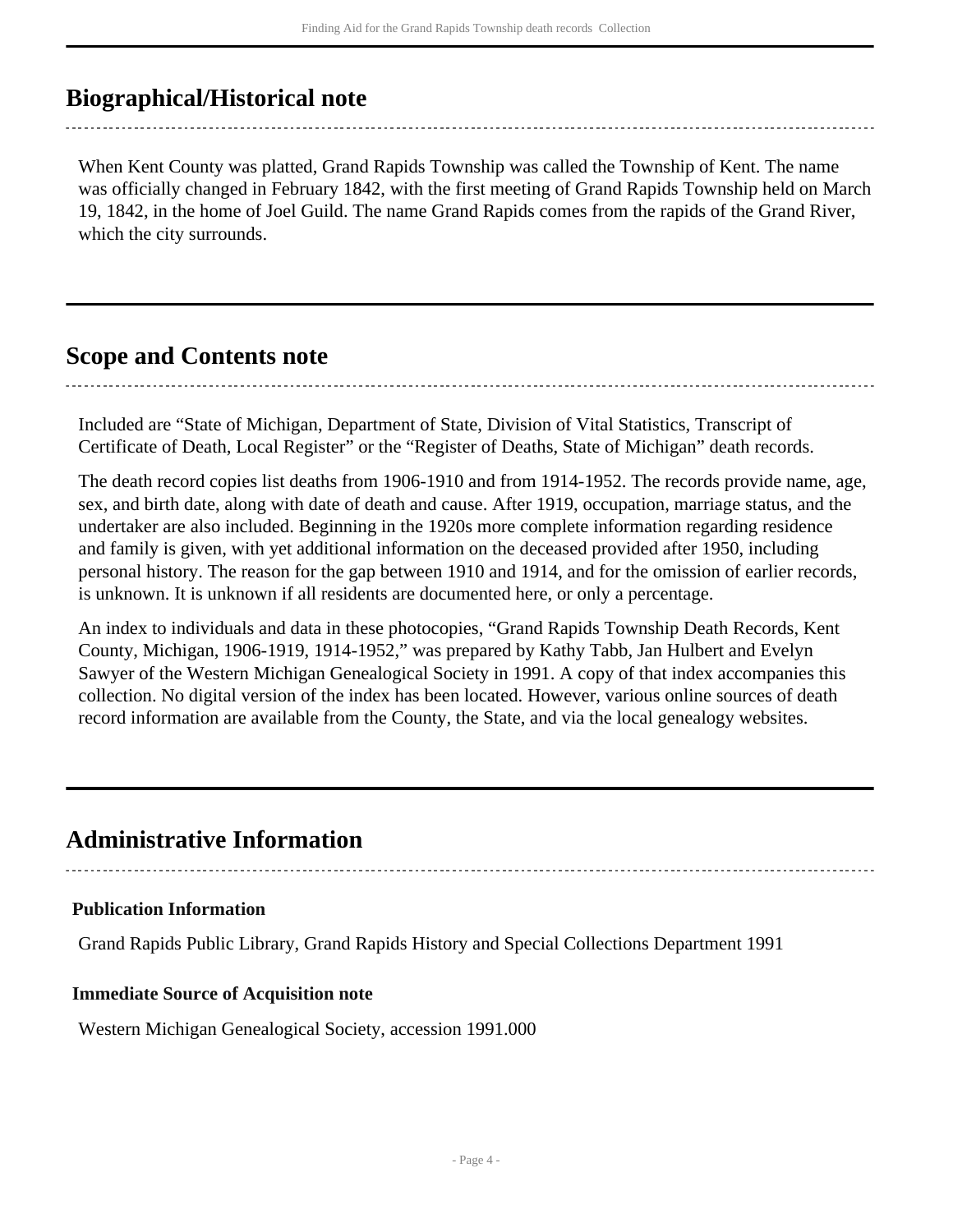## <span id="page-4-0"></span>**Related Materials**

 $\overline{a}$ 

 $\overline{a}$ 

### **Related Archival Materials note**

See also Coll. 096, the Western Michigan Genealogical Society Church Records Collection

--------------------------------

## <span id="page-4-1"></span>**Controlled Access Headings**

#### **Genre(s)**

• government records

### **Geographic Name(s)**

- Grand Rapids (Mich.) -- Genealogy
- Grand Rapids (Mich.) -- History
- Kent County (Mich.) -- Genealogy

### **Subject(s)**

• Registers of birth, etc. -- Michigan -- Grand Rapids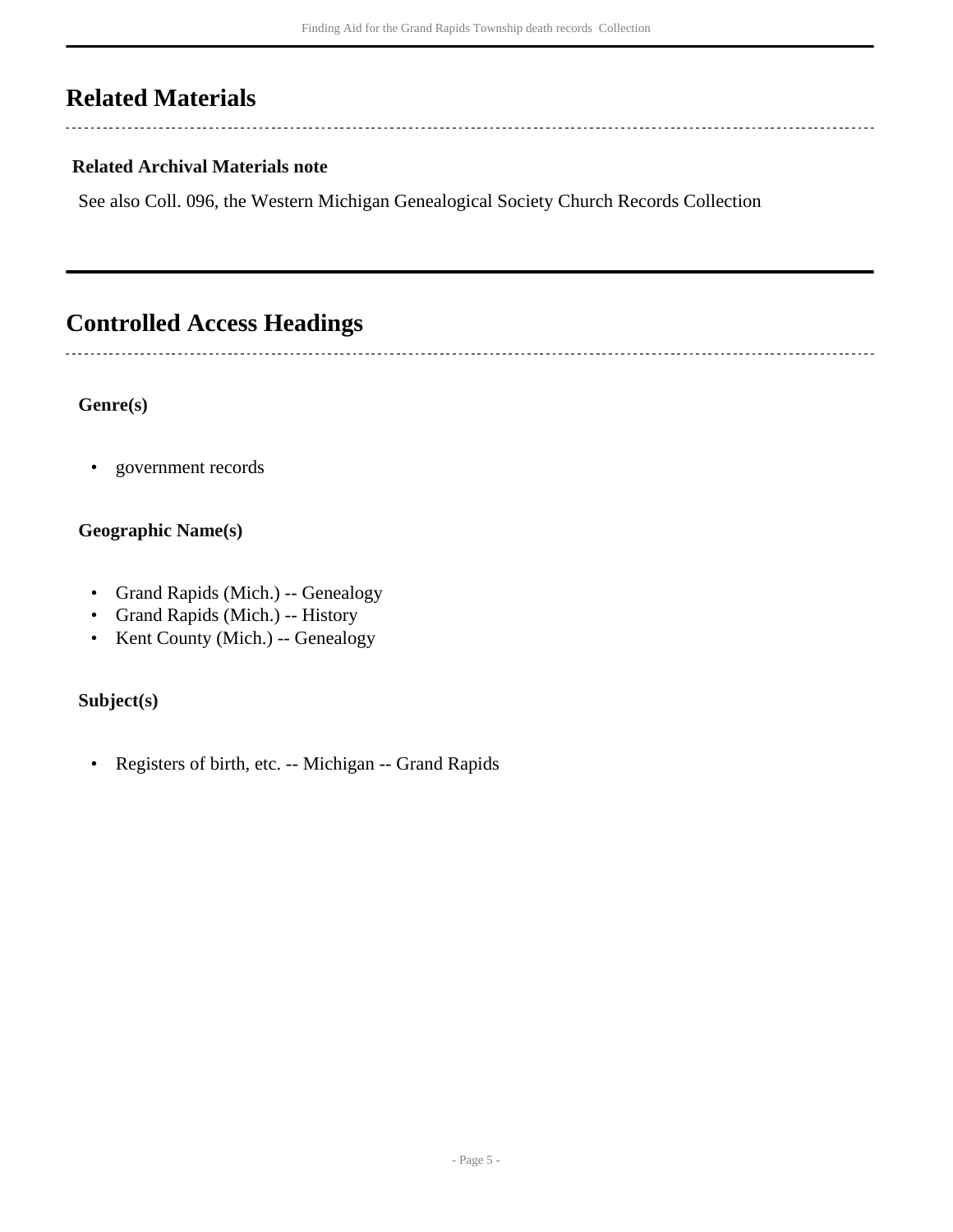## <span id="page-5-0"></span>**Collection Inventory**

|                                             | <b>Box</b>     | <b>Folder</b>  |
|---------------------------------------------|----------------|----------------|
| List of Deaths 1906 - 1910, 1914 - May 1952 | $\mathbf{1}$   | $\mathbf{1}$   |
| Death Records 1906 - Dec 20, 1910           | $\mathbf{1}$   | $\overline{2}$ |
| Death Records Mar 1, 1914 - Mar 30, 1915    | $\mathbf{1}$   | 3              |
| Death Records Mar 30, 1915 - Mar 24, 1916   | $\mathbf{1}$   | $\overline{4}$ |
| Death Records Mar 21, 1916 - May 1917       | $\mathbf{1}$   | $\mathfrak{S}$ |
| Death Records May 16, 1917 - Aug 2, 1918    | $\mathbf{1}$   | 6              |
| Death Records Aug 3, 1918 - Dec 13, 1918    | $\overline{2}$ | $\mathbf{1}$   |
| Death Records Jan 1, 1919 - Jun 11, 1919    | $\overline{2}$ | $\overline{2}$ |
| Death Records Jul 1, 1919 - Dec 29, 1919    | $\overline{2}$ | 3              |
| Death Records Jan 19, 1920 - Mar 31, 1920   | $\overline{2}$ | $\overline{4}$ |
| Death Records Apr 2, 1920 - Sep 1, 1920     | $\overline{2}$ | 5              |
| Death Records Oct 13, 1920 - Mar 22, 1921   | $\overline{2}$ | 6              |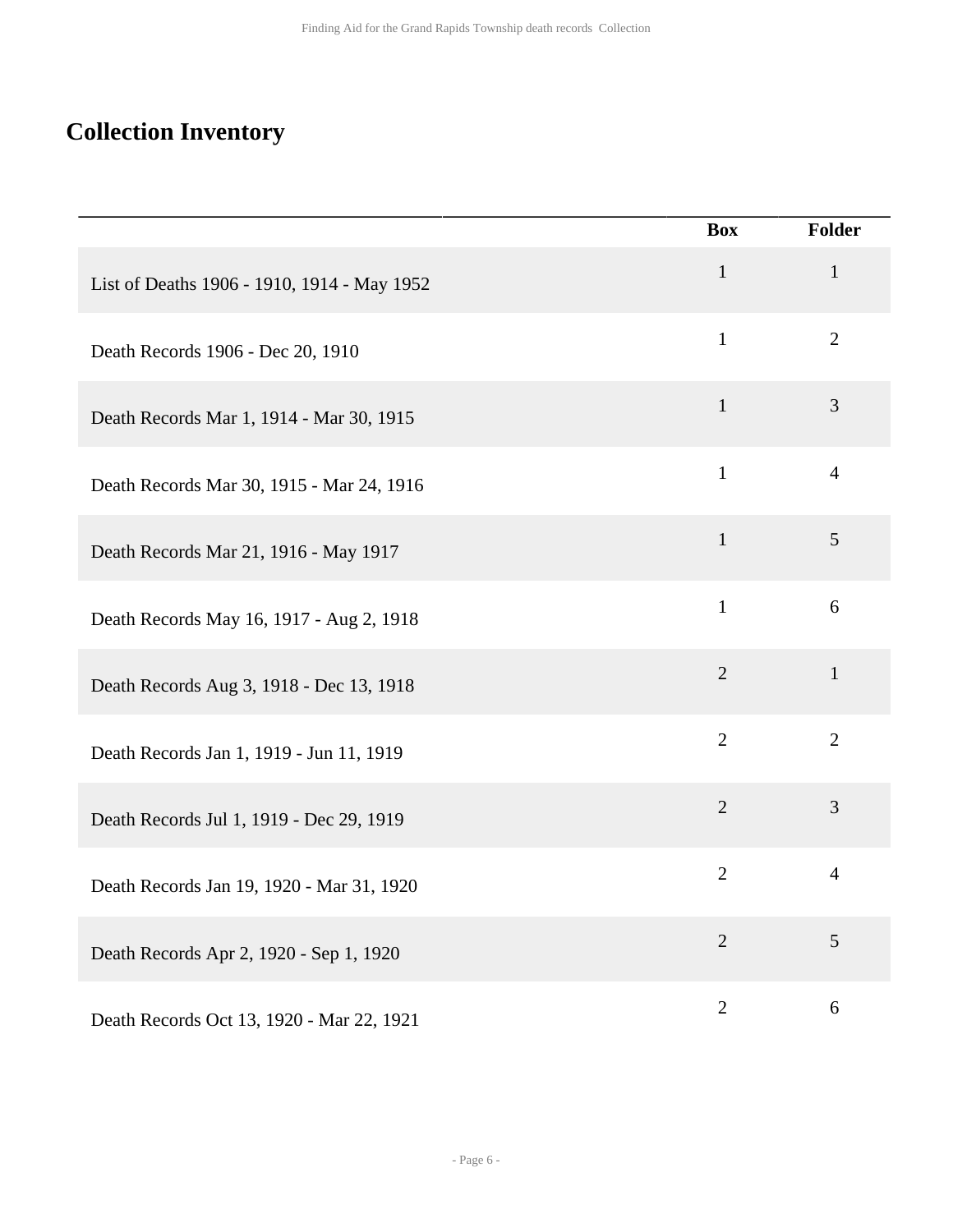| Death Records Apr 4, 1921 - Aug 21, 1921  | $\overline{2}$ | $\overline{7}$ |
|-------------------------------------------|----------------|----------------|
| Death Records Sep 1, 1921 - Jan 30, 1922  | $\mathbf{2}$   | 8              |
| Death Records Feb 4, 1922 - May 17, 1922  | $\overline{2}$ | 9              |
| Death Records Jun 1, 1922 - Dec 14, 1922  | $\overline{2}$ | 10             |
| Death Records Jan 6, 1923 - Apr 30, 1923  | $\overline{2}$ | 11             |
| Death Records May 4, 1923 - Aug 19, 1923  | $\overline{2}$ | 12             |
| Death Records Sep 13, 1923 - Jan 1, 1924  | 3              | $\mathbf{1}$   |
| Death Records Jan 16, 1924 - Apr 29, 1924 | 3              | $\overline{2}$ |
| Death Records May 1, 1924 - Aug 27, 1924  | $\overline{3}$ | $\overline{3}$ |
| Death Records Sep 7, 1924 - Feb 5, 1925   | 3              | $\overline{4}$ |
| Death Records Feb 5, 1925 - Mar 3, 1925   | $\mathfrak{Z}$ | 5              |
| Death Records Apr 1, 1925 - Jul 31, 1925  | 3              | 6              |
| Death Records Aug 1, 1925 - Dec 27, 1925  | 3              | $\overline{7}$ |
| Death Records Jan 3, 1926 - Oct 19, 1926  | 3              | 8              |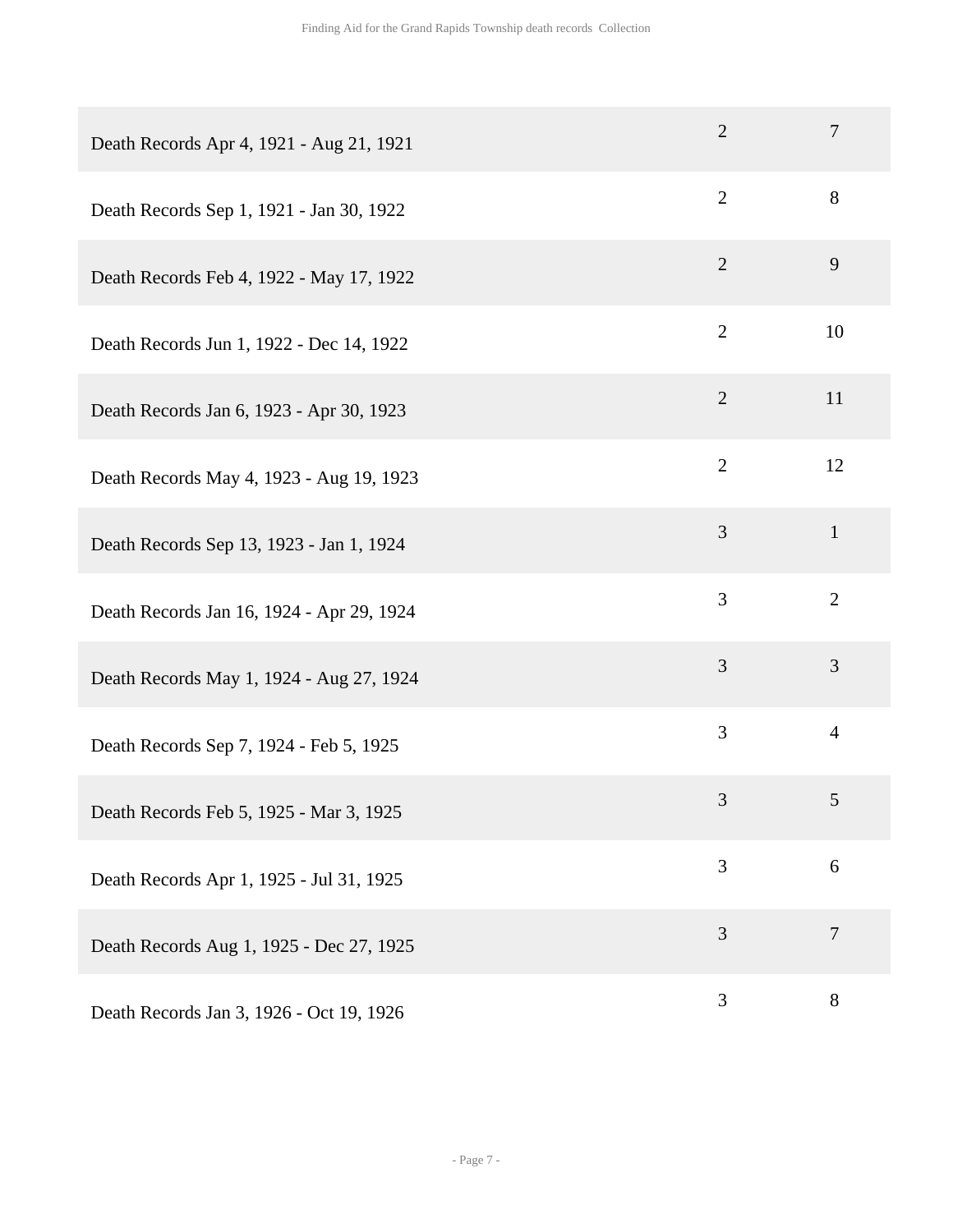| Death Records Oct 27, 1926 - Nov 25, 1927 | 3              | 9              |
|-------------------------------------------|----------------|----------------|
| Death Records Nov 26, 1927 - Jul 29, 1928 | 3              | 10             |
| Death Records Aug 1, 1928 - Dec 31, 1928  | 3              | 11             |
| Death Records Jan 4, 1929 - Nov 30, 1929  | 3              | 12             |
| Death Records Dec 2, 1929 - Jul 16, 1930  | 3              | 13             |
| Death Records Jul 16, 1930 - Nov 12, 1930 | 3              | 14             |
| Death Records Nov 16, 1930 - May 20, 1931 | $\overline{4}$ | $\mathbf{1}$   |
| Death Records Jun 5, 1931 - Dec 31, 1931  | $\overline{4}$ | $\overline{2}$ |
| Death Records Jan 4, 1932 - Jul 28, 1932  | $\overline{4}$ | 3              |
| Death Records Jul 29, 1932 - Mar 28, 1933 | $\overline{4}$ | $\overline{4}$ |
| Death Records Apr 1, 1933 - Sep 26, 1933  | $\overline{4}$ | $\mathfrak{S}$ |
| Death Records Oct 1, 1933 - Mar 24, 1934  | $\overline{4}$ | 6              |
| Death Records Mar 18, 1934 - Oct 29, 1934 | $\overline{4}$ | $\tau$         |
| Death Records Nov 1, 1934 - Jun 19, 1935  | $\overline{4}$ | 8              |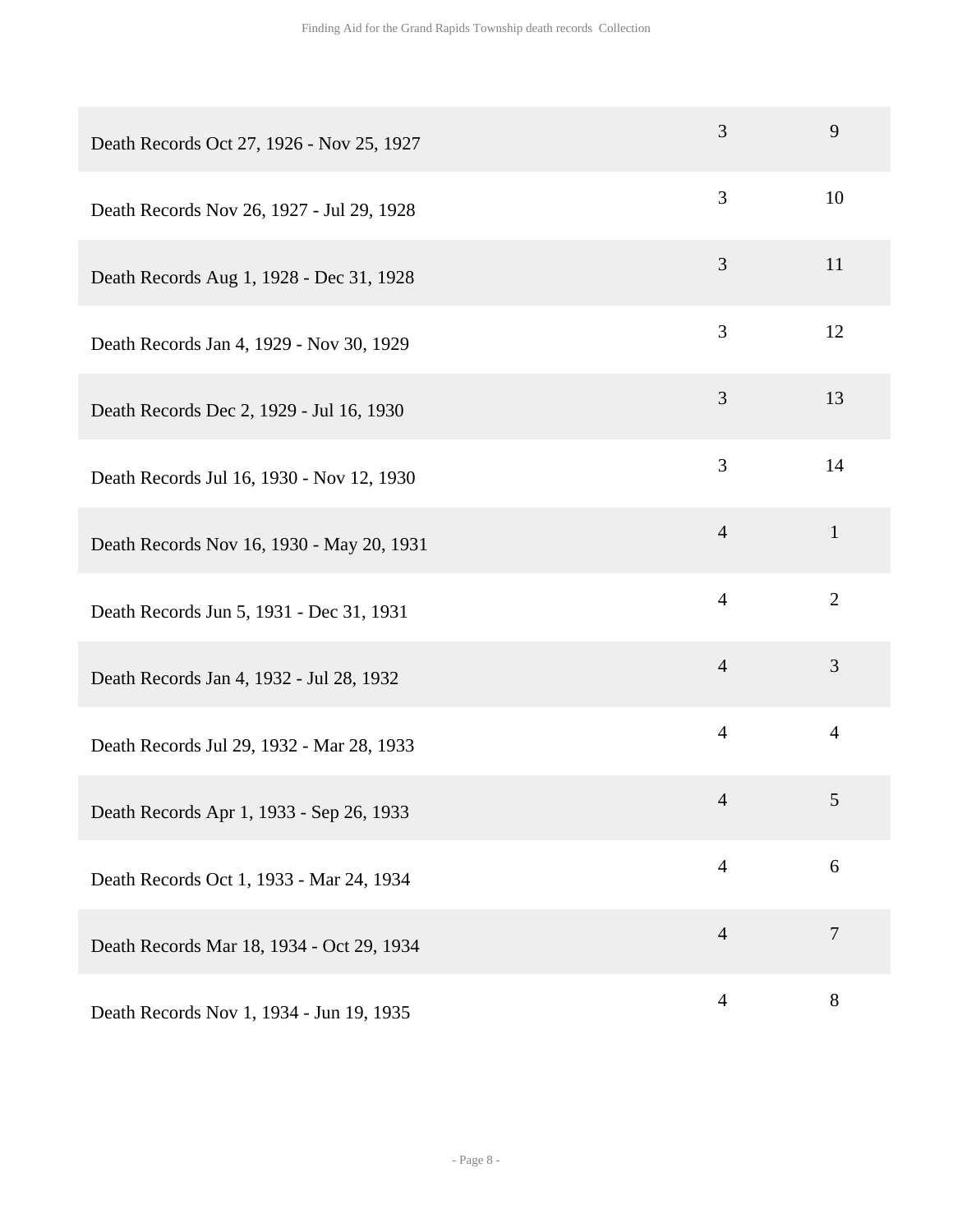| Death Records Jul 1, 1935 - Dec 24, 1935  | $\overline{4}$ | 9              |
|-------------------------------------------|----------------|----------------|
| Death Records Dec 24, 1935 - Sep 26, 1936 | $\overline{4}$ | 10             |
| Death Records Oct 4, 1936 - Jun 27, 1937  | $\overline{4}$ | 11             |
| Death Records Jul 1, 1937 - Mar 31, 1938  | $\overline{4}$ | 12             |
| Death Records Apr 6, 1938 - Dec 22, 1938  | 5              | $\mathbf{1}$   |
| Death Records Jan 24, 1939 - Nov 3, 1939  | 5              | $\overline{2}$ |
| Death Records Nov 4, 1939 - Dec 26, 1940  | $\mathfrak{S}$ | 3              |
| Death Records Jan 16, 1941 - Dec 23, 1941 | 5              | $\overline{4}$ |
| Death Records Jan 1, 1942 - Dec 26, 1942  | 5              | 5              |
| Death Records Dec 30, 1942 - Dec 24, 1943 | 5              | 6              |
| Death Records Dec 8, 1943 - Dec 24, 1944  | 5              | $\tau$         |
| Death Records Jan 4, 1945 - Dec 30, 1945  | 5              | 8              |
| Death Records Jan 2, 1946 - Dec 15, 1946  | 5              | 9              |
| Death Records Jan 6, 1947 - Dec 29, 1947  | 5              | 10             |